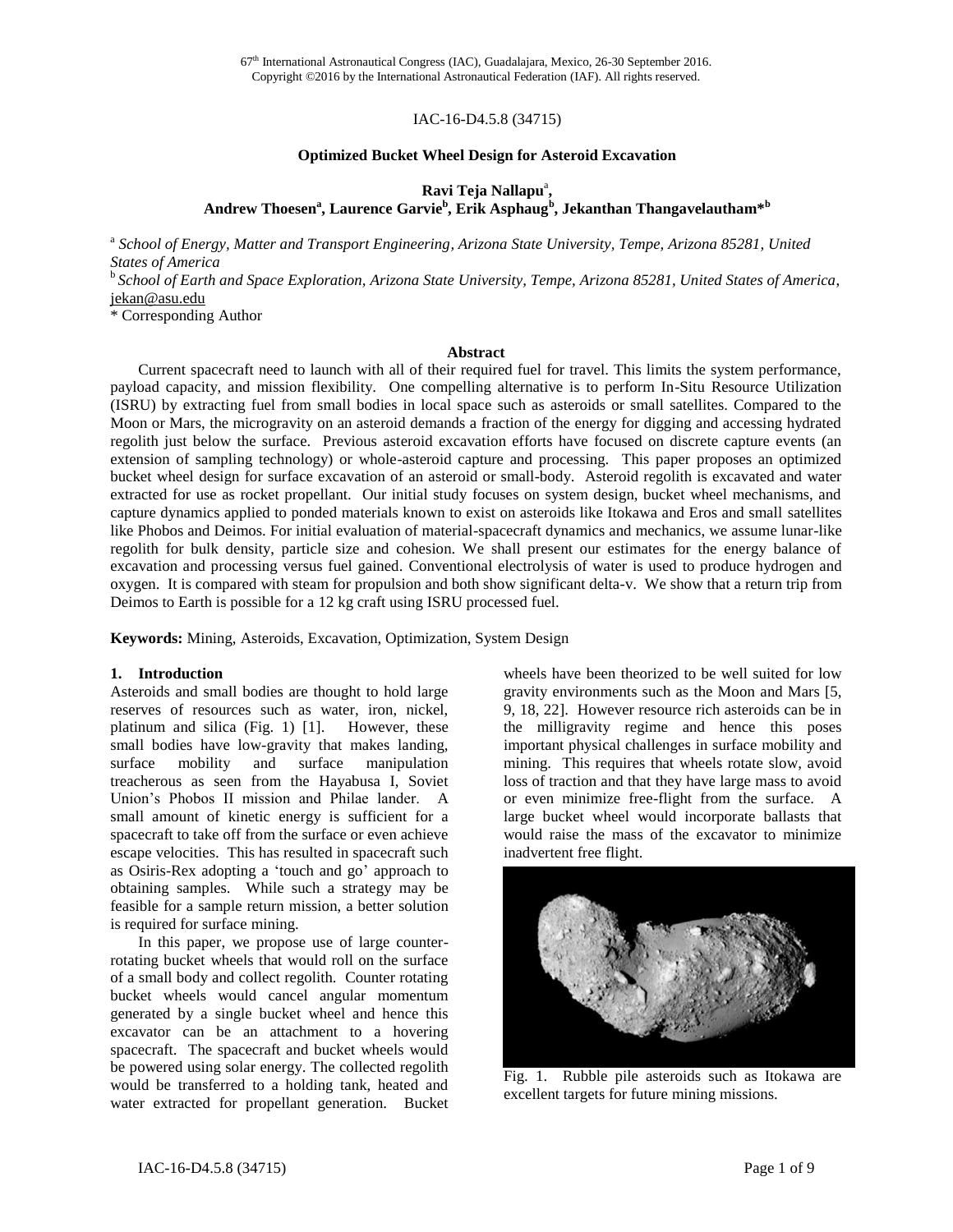With sufficient mass, the bucket wheel would roll and scoop regolith to be processed. Our work shows the regolith needs to contain 5 % water content or higher for overall system feasibility.

Power is required for running the bucket wheel excavator, heating the regolith and for electrolysis. It is envisioned all three steps are done in-situ. Using this approach we develop models to design and analyse the critical design variables in the system, calculate optimal operating conditions and the main factors governing overall system performance. Our models identify important trade-offs in terms of operating time. Our work show low-power solar photovoltaic system that generates 10 kW is best suited for these applications. This 10 kW system can generate 0.4 L/hr of water, where the water content is 10 % of the regolith. Interestingly our models show higher power systems can only reduce excavation and processing time but not overall system efficiency. In addition, the impact of bucket filling efficiency is limited beyond 40 %, because the energy limiting factor is heating of regolith for water extraction and not excavation. The presented models will assist in further detailed design and refinement of asteroid surface mining concepts.

In the following sections, we present background and related work on excavators and bucket wheels (Section 2), description of the bucket wheel excavation model and analysis (Section 3), results and discussion (Section 4), followed by conclusions and future work (Section 5).

# **2. Background and Related Work**

Earth based excavators like backhoes, trenchers and cranes have been very efficient on earth. They work commonly by using a brute force approach to cut through the surface. However, these devices are massive. The Bagger 293, shown in Fig. 2, is a bucket wheel excavator with a mass of 14.2 million kg.



Fig. 2. Bagger 293 excavator

Therefore, despite their high efficiency, typical earth based excavators is not feasible for off-world excavation because of their launch costs. This became an important motivation to build light weight excavators that facilitate off-world excavation. NASA's Lunabotics competition have encouraged students to bring innovative ideas to build excavators suitable for mining on lunar surface. Fig. 3 and 4 show a bucket ladder and a bucket wheel excavator presented at Lunabotics 2013 [2] and 2012 [3] respectively.



Fig. 3. Bucket ladder excavator presented at the 2013 Lunabotics competition. (Image courtesy [www.cyberspaceandtime.com\)](http://www.cyberspaceandtime.com/)



Fig. 4. Bucket wheel excavator presented at the 2012 Lunabotics competition. (Image courtesy [www.adommelton.com\)](http://www.adommelton.com/)

Much literature exists about the performance of bucket wheels on off-world environments like Moon and Mars. Muff [4] compared different excavation mechanisms for Mars, and concluded based on his figures of merit that bucket wheels experience the least resistive forces. This was confirmed by Johnson [9]. Muller [6] did a trade study of the discrete excavation systems suitable on a lunar base, and suggested a hybrid crane line system to be an optimal solution. This study was extended by King [7] to include continuous excavators, and the work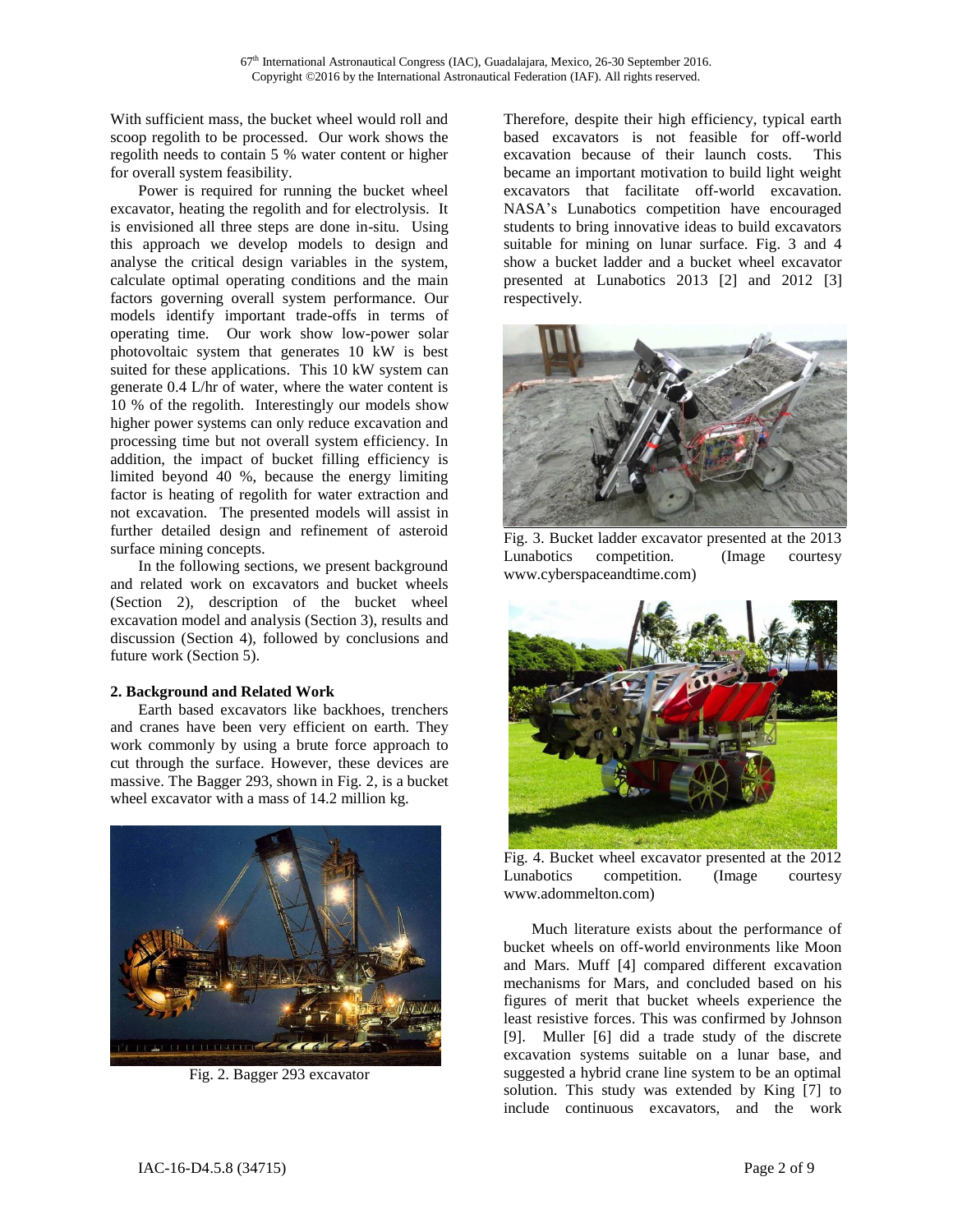concluded continuous excavators like the bucket wheel are most desirable. A study by Johnson [8] shows that the bucket ladder has a collection rate higher than bucket wheel. However, it has been shown that the bucket ladder's chains can be easily corroded and poses a challenge in extreme environments.

Present literature focuses primarily on lunar or Mars excavation and there is limited literature on asteroid excavation. The milligravity environment of an asteroid produces severe challenges, some of which are low traction and lack of collection methods. Sonter [10] discussed the technical and economical feasibilities of mining on near earth asteroids. In his work, Sonter proposed a 3-4 tonne autonomous robot as part of a excavation mission. Similar work was done by O'Leary [11], where a feasibility study and a conceptual mission was developed to mine the surface of Phobos and Demios. A NASA Innovative and advance concepts (NIAC) report on Robotic Asteroid Prospector (RAP) suggests a solar thermal propulsion based excavator mission to supply resources and stage a vehicle platform at the Earth moon Lagrange point [12].

### **3. Bucket Wheel Design and Analysis**

Staging the design of an optimal excavation system requires modelling the worksite, and optimizing the design parameters. A typical excavation and resource processing system is shown in Fig. 5.

# *3.1 Modelling*

The modelling problem can be divided into the following 3 parts, including (a) worksite and mechanism modelling, (b) water extraction and (c) electrolysis/propellant generation.



Fig. 5. Excavation and resource processing system

# *3.1.1 Worksite and mechanism modelling*

Worksite, in this context describes the forces exerted by the excavation terrain. To model these forces, the Luth-Wismer model [13], which was

tested by the Viking missions on Mars is used. The model was developed for pure sand (without cohesion) and for pure clay. These forces are listed below:

$$
F_{\text{sand}} = \rho g w l^{1.5} \beta^{1.73} \sqrt{d} \left(\frac{d}{l \sin \beta}\right)^{0.77} x
$$
  
\n
$$
\left[1.05 \left(\frac{d}{w}\right)^{1.11} + 1.26 \frac{v^2}{gl} + 3.91\right]
$$
 (1)

and

$$
F_{clay} = \rho g w l^{1.5} \beta^{1.15} \sqrt{d} \left(\frac{d}{l \sin \beta}\right)^{1.21} x
$$
  

$$
\left[ \left(\frac{11.5c}{\rho g d}\right)^{1.21} \left(\frac{2v}{3w}\right)^{0.121} \left(0.055 \left(\frac{d}{w}\right)^{0.78} + 0.065\right) + 0.64 \left(\frac{v^2}{g l}\right) \right] (2)
$$

Where  $F_{\text{sand}}$  is the cutting force experienced in cohesion less sand,  $F_{\text{clay}}$  is the cutting force experienced in a clay filled worksite,  $\rho$  is the regolith density, *c* is the sand cohesion, *g* is the acceleration due to gravity on the surface of the worksite environment, *w* is the width of the bucket, *l* is the length of the cutting face of the bucket, *d* is the penetration depth of these buckets into the regolith, *β* is the angle of the buckets cutting face, and  $\nu$  is the velocity of cutting. It is evident that the forces experienced are a dependant on the worksite, wheel, and the bucket parameters. The geometrical parameters of the bucket wheel and the buckets themselves are shown in Fig. 6 and 7.

With forces defined by Equations (1) and (2), the soil cutting forces were modelled as

$$
F_{\text{sand}} + F_{\text{clay}} = F_{\text{cut}} \tag{3}
$$



Fig. 6. Geometry of the bucket Wheel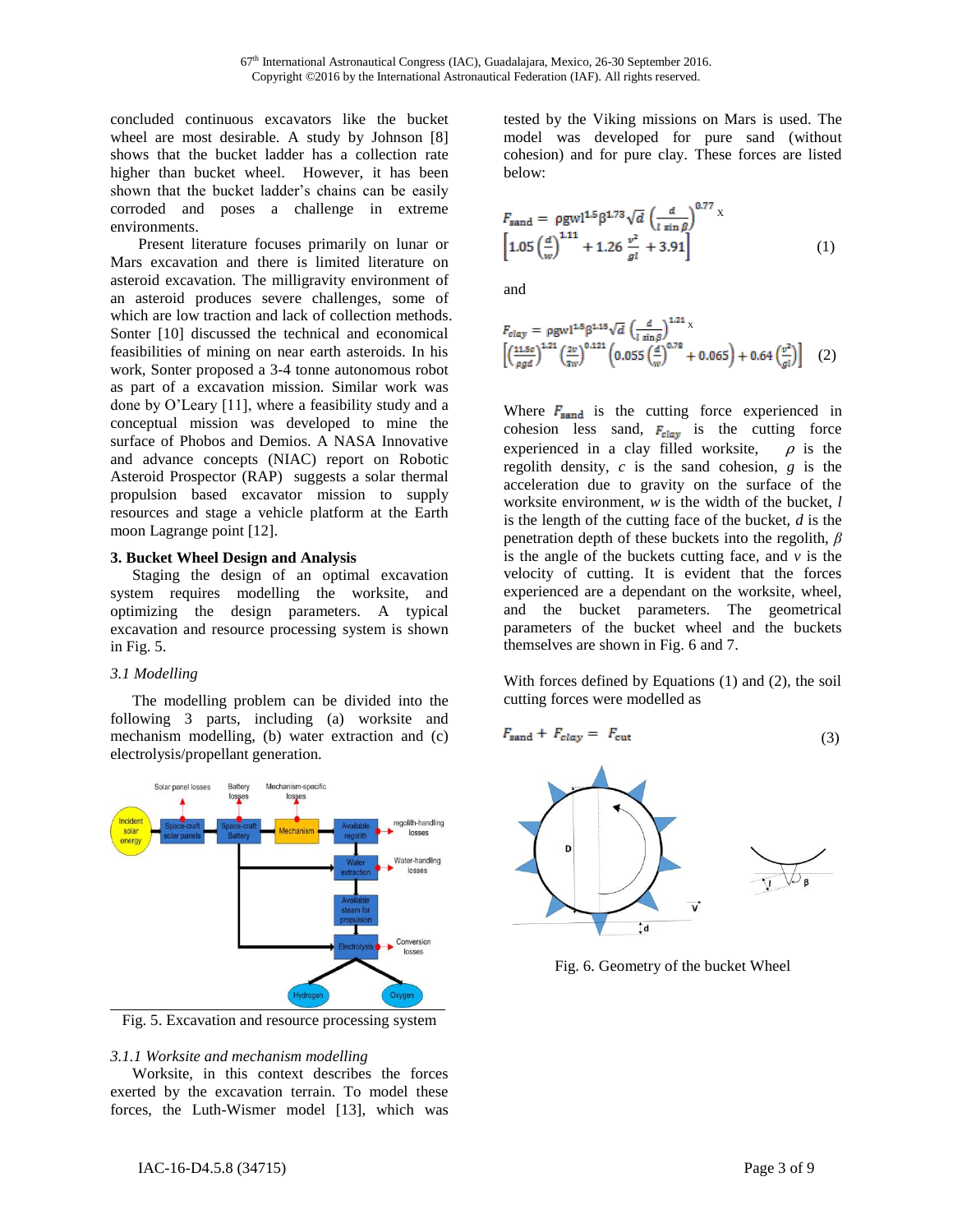

Fig. 7. Geometry of the bucket

There are high fidelity models of the excavation forces like the Balonev's [14], McKeys [15], Swick and Perumpral's models [16], however these are computationally challenging, and don't differ much from the Luth-Wismer model used [5]. To reduce the complexity of the design process, buckets presumed to be equilateral prisms similar to [18]. Hence following the same logic as [18, 19], the volume, *V,* of regolith collected in a single cut is given by:

$$
V = \frac{\eta_b}{2} w l^2 \sin(60^\circ) \tag{4}
$$

where  $\eta_b$  is the bucket filling efficiency. From this, the total mass collected by the excavator can be written as:

$$
M_{net} = N_{rot} N_{wheel} N_{bucket} \rho V \tag{5}
$$

Where  $N_{rot}$  is the number of wheel rotations,  $N_{w$ <sub>heel</sub> is the number of bucket wheels of the system, and  $N_{bucket}$  is the number of buckets for each wheel.

With the mass modelled, the battery power consumed for this excavation is expressed as:

$$
P_{exc} = \eta_{bat} \eta_{drive} \eta_{motor} N_{rot} N_{whesi} F_{cut} v \tag{6}
$$

Where  $P_{\text{exc}}$  is the battery power consumed for excavation,  $\eta_{bat}$  is the battery efficiency,  $\eta_{drive}$  is the drivetrain efficiency which factors losses due to friction, slippage and  $\eta_{motor}$  is the efficiency of the motor.

# *3.1.2 Water extraction*

Starting off, the regolith is presumed to contain 5- 10% water; and once the regolith is collected, the water can be extracted by heating to a  $1000 \degree C$ . Factoring in water extraction efficiency of the mechanism of  $(\eta_{water})$ , the mass of water collected  $(M_{net})$  is given as:

$$
M_{water} = \eta_{water} M_{net} W_{Fr}
$$
\n(7)

 $W_{Fr}$  here is the normalized water content fraction in the regolith. The battery power required for this water expression is written as:

$$
P_{heat} = \eta_{bat} \frac{M_{net} C_p (1000 - T_s)}{t_{heat}} \tag{8}
$$

Where  $P_{heat}$  is the battery power required for heating the regolith,  $C_p$  is the specific heat of the regolith collected,  $\boldsymbol{T}$  s is the surface temperature of the regolith in Celsius, and theat is the time required for heating the regolith. Fig. 8 summarises the modelling of the mechanism by showing various processes involved.



Fig. 8. Bucket wheel excavation process.

# *3.1.3 Electrolysis*

One option after the water is extracted is to perform electrolysis. Water will be electrolysed to yield hydrogen and oxygen. Water contains 11.19% hydrogen, and 88.79 % oxygen by mass, therefore the mass of oxygen, and hydrogen can be calculated as follows:

$$
M_{hydrogen} = 0.1119 \eta_H M_{Water}
$$
  

$$
M_{oxygen} = 0.8879 \eta_O M_{Water}
$$
 (9)

Where  $\eta_H$  and  $\eta_O$  are the hydrogen and oxygen extraction efficiencies, introduced to factor any extraction losses.

And the power needed for electrolysing this amount of water is given by:

$$
P_{Elec} = \eta_{bat} \frac{N_{water} Q_e}{t_{Elec}} \tag{10}
$$

Where  $P_{Elec}$  is the battery power required for electrolysis,  $N_{water}$  is the number of moles of water,  $Q_e$  is the energy needed to electrolyse 1 mole of water, and is 23710 J/mole, and *tElec* is the time required for electrolysis. Now that the 3 operations of the excavation system are modelled, the total solar power consumed can be written as:

$$
P_{solar} = \eta_{solar} \left( P_{exc} + P_{heat} + P_{Elec} \right) \tag{11}
$$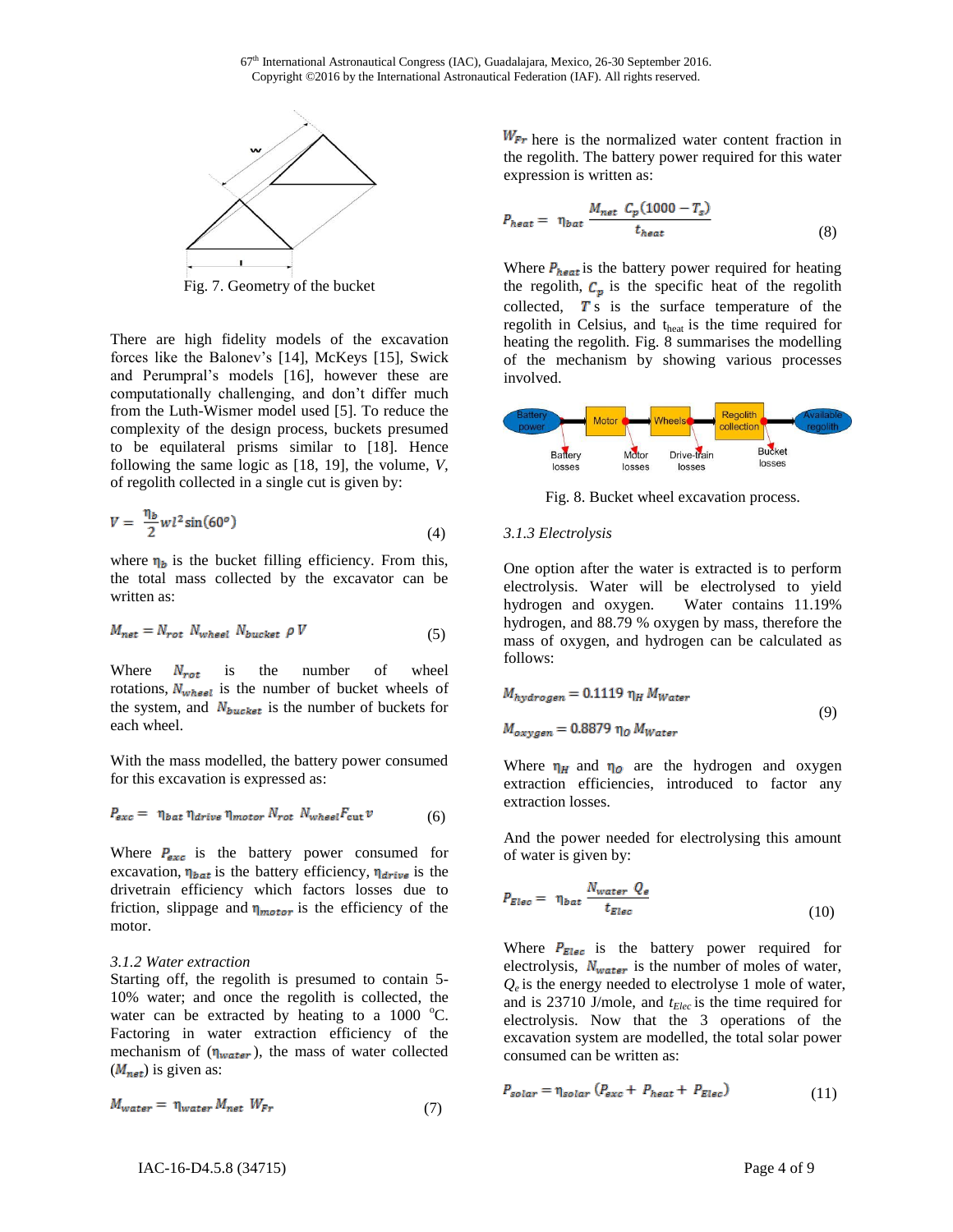Where  $P_{solar}$  is the solar power consumed, and  $\eta_{solar}$ is the efficiency of the spacecraft-solar panels. The net operational time ( $t_{Net}$ ) can now be defined as:

$$
t_{Net} = t_{exc} + t_{heat} + t_{Elec}
$$
 (12)

Where  $t_{exc}$  is the excavation time.

Finally, the following 4 performance metrics are defined to gauge the performance of the mechanism:

$$
m_1 = \frac{M_{\text{net}}}{P_{\text{solar}}}
$$
  
\n
$$
m_2 = \frac{M_{\text{water}}}{P_{\text{solar}}}
$$
  
\n
$$
m_3 = \frac{M_{\text{hydrogen}}}{P_{\text{solar}}}
$$
  
\n
$$
m_4 = \frac{M_{\text{exygen}}}{P_{\text{solar}}}
$$
\n(13)

### *3.2 Optimization*

The optimization problem involves defining a cost function which is minimized or maximized based on a given set of constraints. Pothamsetti and Thangavelautham [20] showed that a spacecraft of net mass 12Kg needs 7.8 Kg of water to be electrolysed for net delta V of 4 km/s, enough to perform a return trip from the Mars system to Earth. Also, the maximum solar power consumed should be feasible in terms of space operations, therefore a nominal value of 10 kW was chosen as the maximum power. We later consider availability of more power and its impact on the system.

3.2.1 Cost Function  
A cost function (J) is defined as follows:  

$$
J = (P_{max} - P_{solar})^2 + 0.1(M_{reg} - M_{water})^2
$$
(14)

Where  $P_{max}$  is the maximum allowable solar power, and *Mreq* is the mass of water required for electrolysis. The factor 0.1 was chosen to emphasize the importance of optimizing the maximum power over the weight of water obtained.

Equation (13) will be minimized over the design space of  $N_{wheat}$ ,  $N_{bucket}$ ,  $D$ ,  $w$ ,  $d$ ,  $v$ ,  $t_{exc}$ ,  $t_{heat}$ ,  $t_{Elec}$ .

# *3.2.2 Constraints*

Imposing constraints on the design space is challenging because it is impossible to model all the real world constraints. A basic set of constraints were defined as shown in (15):

$$
2 \leq N_{whsel} \leq 4
$$
  
\n
$$
2 \leq N_{buckets} \leq 300
$$
  
\n
$$
P_{Solar} \leq P_{max}
$$
  
\n
$$
M_{water} \geq M_{reg}
$$
  
\n
$$
N_{buckets} \leq \frac{\pi D_{whsel}}{I}
$$
\n(15)

#### *3.2.3 Optimizer*

After the problem is formulated, solving an optimization problem requires specifying arbitrarily chosen initial conditions on the design space, this need not satisfy the constraints mentioned above. Additionally, an optimization algorithm is required to solve the problem. An optimization algorithm is one that finds a local maxima/minima. For this problem Excel's non-linear Generalized Reduced Gradient (GRG) algorithm [17] was used. One caveat in choosing the initial conditions is that it is better to start with initial conditions that are "reasonably" close to the final design one desires.

### *3.3 Design and analysis procedure*

*3.3.1 Determining the optimal design*

Running the above optimization showed that we can consistently minimize the operating time.

### *3.3.2 Performance of the optimal design*

With the optimal design, the wheel was simulated to analyse the dependence of the wheel's performance on the following parameters:

- Maximum power allowed,  $(P_{max})$
- Bucket filling efficiency,  $(\eta_b)$
- Water content of regolith,  $(W_{Fr})$
- Surface temperature of regolith,  $(T<sub>s</sub>)$

# **4. Results and Discussion**

This section will present and discuss the results found for the model described in Section 3. To begin with, a list of all the design requirements, surface parameters and efficiencies may be found in Table 1. As mentioned in 3.3.1, the initial number of buckets was varied, and the operation times were noted as shown in Fig 9. The optimizer alters the other operating parameters to find the shortest operating time to be 17-18 hrs to generate 7.5 L of water. This is irrespective of number of buckets. The resultant design is shown in Table 2. This further shows that there exists extensive flexibility in the design and that it is not a point design.



Fig. 9. Effect of number of buckets on operation times.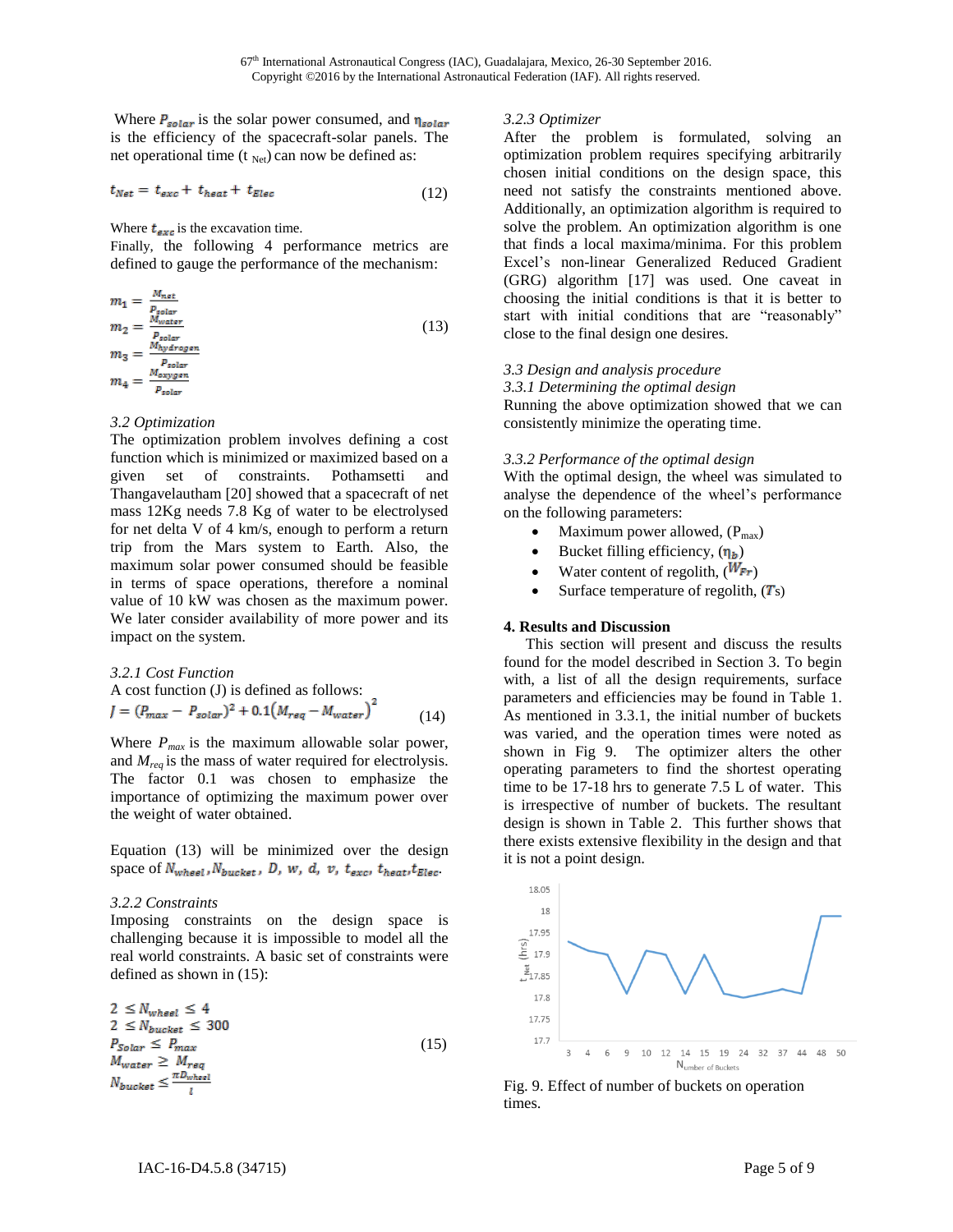| <b>Design Requirements</b>            | Value        |
|---------------------------------------|--------------|
| Water to be extracted $(Kg)$          | 7.5          |
| Maximum solar power (KW)              | 10           |
| <b>Surface Parameters</b>             | <b>Value</b> |
| Soil density $(kg/m3)$                | 1876         |
| Acceleration due to gravity $(m/s2)$  | 0.0057       |
| Cohesion (pa)                         | 147          |
|                                       |              |
| Specific heat of the material         | 1430         |
| $(J/(Kg-Celsius))$                    |              |
| Surface temperature of the            | 200          |
| material (Celsius)                    |              |
| <b>Water extraction temperature</b>   | 1000         |
| (Celsius)                             |              |
| Water content in the regolith $(\% )$ | 10           |
| <b>System efficiencies</b>            | <b>Value</b> |
| Battery efficiency (%)                | 75           |
| Solar panel efficiency (%)            | 29           |
| Motor efficiency $(\% )$              | 70           |
| Drive train efficiency $(\% )$        | 70           |
| Bucket filling efficiency (%)         | 45           |
| Water extraction efficiency (%)       | 90           |
| <b>Hydrogen extraction efficiency</b> |              |
| (%)                                   | 90           |
| Oxygen extraction efficiency (%)      | 90           |

Table 1: Design requirement and environment.

A CAD design of a bucket wheel with 24 buckets is shown in Fig. 10. The 4 performance metrics can be seen in Fig. 11. The metric m1, which is the regolith weight collected to maximum power is about 8.33 kg/kW, which is indicative of the mass and power requirements specified.



Fig. 10. CAD design of a bucket wheel.





The other metrics m2, m3, and m4 then scale accordingly to the amount of water in regolith, % of hydrogen in water, % of oxygen is water, respectively. Operation times were noted by varying the maximum power. As expected, increasing the maximum power decreases the operation times. This can be seen in Fig. 12. However, if one were to compare total power in to the water extracted per hr per kW (Table 3), we see maximum efficiency reached when the input power is 10 kW. When the power is increased by 5 folds, we don't see a 5 fold increase in water extracted. This suggest when there is more power available, it is better to store that power in batteries to enable continuous operation during eclipse or the additional power be used to power another bucket wheel and processing system.

|  |  | Table 2: Optimal bucket wheel design parameters. |
|--|--|--------------------------------------------------|
|  |  |                                                  |

| <b>Design Parameter</b> | Value                       |  |
|-------------------------|-----------------------------|--|
| # Wheels                | $\mathcal{D}_{\mathcal{L}}$ |  |
| # Buckets per wheel     | 24                          |  |
| Diameter of wheel(m)    | 0.62                        |  |
| Width of bucket(m)      | $6.3E-02$                   |  |
| Depth of bucket(m)      | 0.011                       |  |
| Angle of buckets        | 10                          |  |
| cut(m)                  |                             |  |
| Cut velocity(m/s)       | 0.13                        |  |



Fig. 12. Max power vs operating times.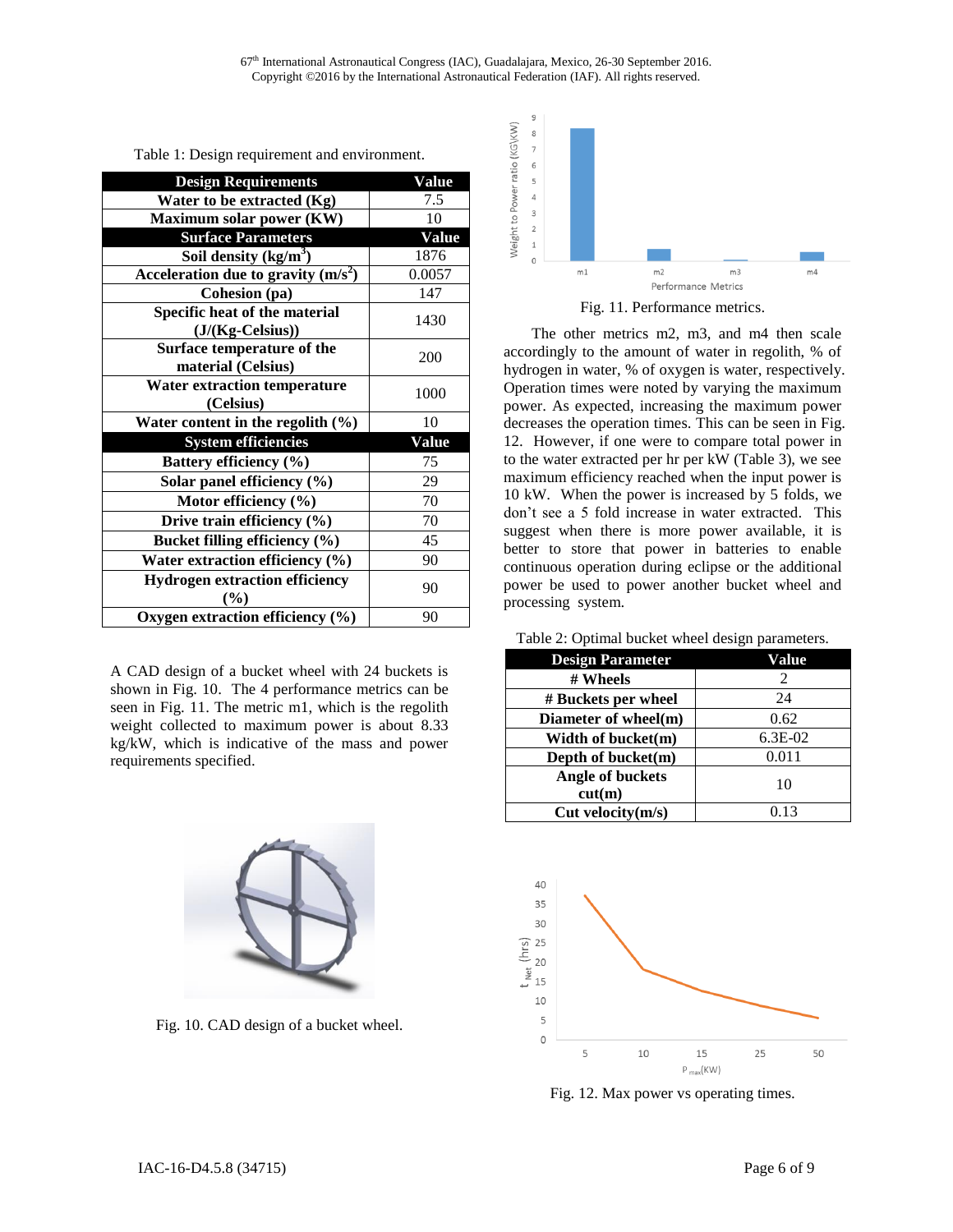67<sup>th</sup> International Astronautical Congress (IAC), Guadalajara, Mexico, 26-30 September 2016. Copyright ©2016 by the International Astronautical Federation (IAF). All rights reserved.

| Power In<br>(kW) | <b>Water Extraction</b><br>Metric (L/hr/kW) |
|------------------|---------------------------------------------|
| 5                | 0.041                                       |
| 10               | 0.044                                       |
| 15               | 0.042                                       |
| 25               | 0.038                                       |
| 50               | 0.025                                       |

Table 3: Overall Excavator Performance

Based on these results, there is an optimal size of the power sources to bucket wheel and processing system. To scale this system up requires having many bucket wheels and processing units operating in parallel. An important environmental factor that impacts the excavator performance is the water content. Fig. 13 shows the variation of operating times based on the % of water content in the excavated regolith. Increased water content shows a linear decrease in time required as expected.



Fig. 13. Regolith water content vs operating times.

Fig. 14 shows the operating times based on the filling efficiency of the buckets. As expected, higher filling capacity of the buckets leads to lower operating times. However, beyond 40 % filling efficiency, we see minimal improvement in overall operating times. This suggests beyond a certain threshold, other factors impacting operating time as opposed to filling efficiency. One such factor is time required for heating the regolith and performing electrolysis.

We also analyse the effect of surface temperature on the overall performance of the excavation and water extraction process (Fig. 15). As temperature is lowered, we see nearly a linear increase in operating time, as heating of regolith consumes a significant portion of the solar energy.



Fig. 14. Bucket filling efficiency vs operating times.



Fig. 15. Regolith surface temperature vs operating times.

Using the presented model, we have analysed the effect of various design parameters on a bucket wheel operating on an asteroid surface to collect regolith and extract water from it. Our optimization method shows robustness to various bucket wheel design parameters and finds near optimal conditions of 0.4 L/hr of water for 10 kW of power in. As would be expected, regolith water content has a significant impact on the performance of the entire system and these results presumed 10 % water content.

Our models noted that the bucket wheel filling efficiency had limited impact beyond a threshold performance. This is very good news, as surface dynamics on asteroid is one of the big unknowns particularly with a bucket wheel loosing traction on the asteroid surface or loosing contact with the asteroid surface time to time.

Using Fig. 16 from [21], 7.5 L of water generated for a 12 kg spacecraft would translate into a dry mass of 0.4. The required time for extracting the water would be 18 hours. We can achieve a delta V of 3 to 3.5 km/s conservatively speaking for a return trip to Earth from Deimos/Mars system.

Heating of the regolith was found to be the most energy intensive process and hence requires significant effort in design and operation to increase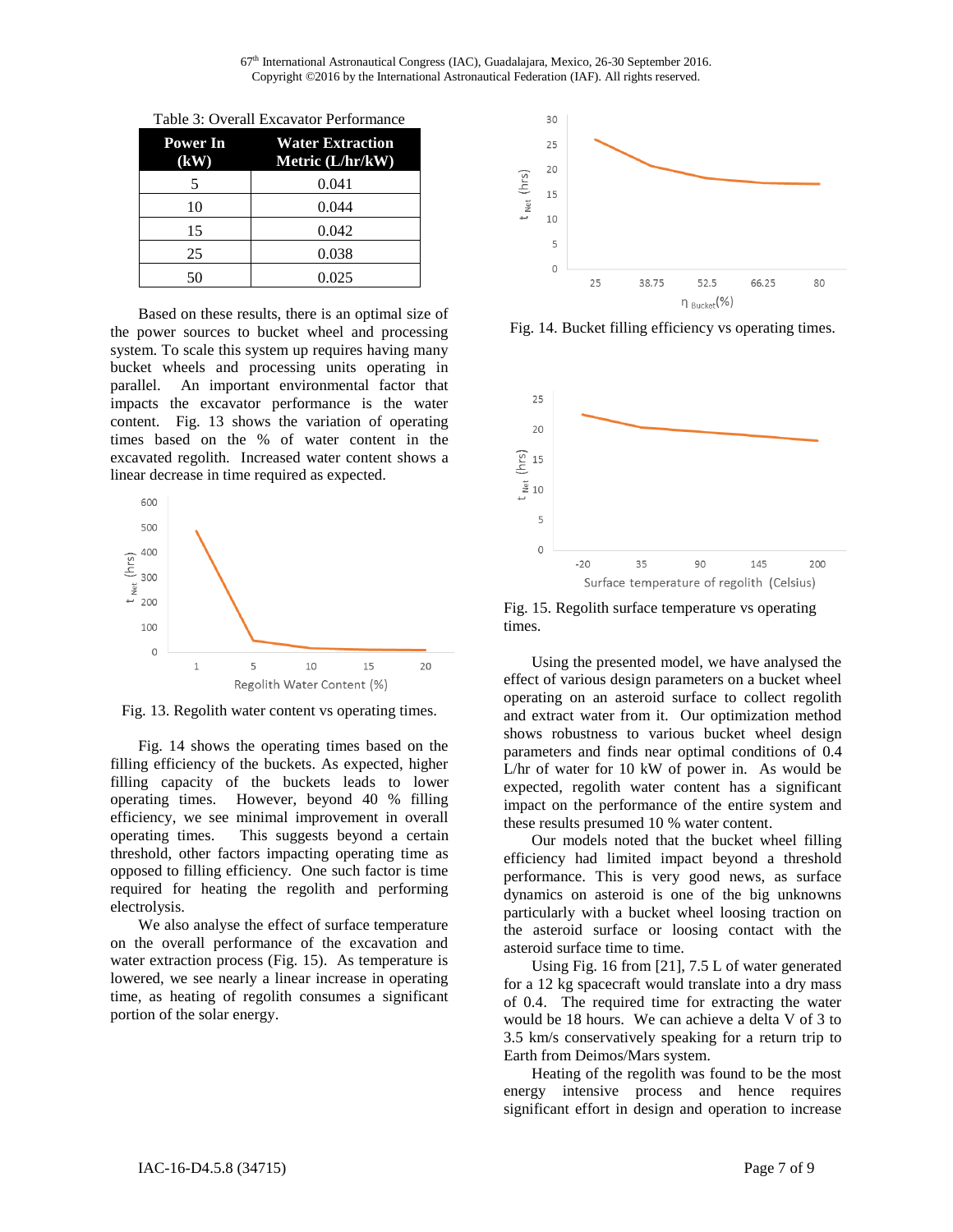efficiency. Our work suggests solar thermal heating using carbon nanoparticles with light to heat conversion efficiencies of 80 to 99 % is well suited for this application.

From these results, we also note that there is a strong coupling between operating power and efficiency. A high power system generates more water but at the price of decreased efficiency. This suggest the excess power needs to be stored or be utilized by have multiple small, but parallel excavation operations. The use of multiple, parallel resource excavation and processing units presents both advantages and disadvantages.



Fig. 16. Delta-v achievable for various water based propulsion systems and spacecraft dry mass ratios.

The advantage comes from being able to collect resources from multiple areas on an asteroid, which reduces risk of encountering low yield zones. In addition, having multiple parallel excavation operations makes the system immune to single point failure, down time and repairs. The challenges come from having to coordinate and control multiple resource extraction units.

Overall, the proposed design for resource extraction on an asteroid shows room for design and operation flexibility beyond a critical threshold.

# **5. Conclusions**

This paper proposes an optimized bucket wheel design for asteroid or small-body excavation. Asteroid regolith is excavated and water extracted for use as rocket propellant. Our study focuses on system design, bucket wheel mechanisms, and capture dynamics applied to ponded materials known to exist on asteroids like Itokawa and Eros and small satellites like Phobos and Deimos. Our results show that a 10 kW system can generate 0.4 L/hr of water from regolith with a water content of 10 % by mass. The proposed system shows feasibility for regolith water

content as low as 5 % by mass. It was found that the excavation system can tolerate low bucket filling efficiencies due to loss of traction with asteroid surface or loss of surface contact. Heating of the regolith to obtain water was found to be the most energy intensive portion of the process. Using our proposed method, we show that enough water can be generated for a 12 kg spacecraft on a return trip from Mars to Earth within 24 hours. A pathway to scale up the regolith excavation and resource extraction process is presented and this may well have implications for future human missions to the Mars system.

# **References**

[1] W. Bottke, A. Cellino, P. Paolicchi, R. Binzel, Asteriods III, University of Arizona Press, Tuscon, 2002.

[2] BUET Lunabotics website, 29 April,2013, [http://cyberspaceandtime.com](http://cyberspaceandtime.com/)

[3] Justin, Kenneth, Bethanne, 2012 Lunabotics systems engineering paper, KSC-2012-271, Lunabotics competition, Kennedy Space Center, Florida, 2012

[4] T. C. Muff, Design, Construction, and Testing of a Small Scale Bucket Wheel Excavator for Application on the Surface of Mars, M.S. thesis, Dept. Eng., Colorado School of Mines, Golden, CO, 2003.

[5] K. Skonieczny, "Lightweight Robotic Excavation," Ph.D. dissertation, School of Computer Science, Carnegie Mellon University, Pittsburgh, PA, 2013.

[6] R. P. Mueller and R. H. King, Trade Study of Excavation Tools and Equipment for Lunar Outpost Development and ISRU, AIP Conference, Albuquerque, NM, 2008.

[7] R. H. King, M. B. Duke, and L. Johnson, Evaluation of Lunar-Regolith Excavator Concepts for a Small, ISRU Oxygen Plant, in Space Resources Roundtable VII: LEAG Conference on Lunar Exploration, League City, TX, 2005.

[8] L. L. Johnson and P. J. van Susante, "Excavation System Comparison: Bucket Wheel vs. Bucket Ladder," in Space Resources Roundtable VIII, Golden, CO, 2006.